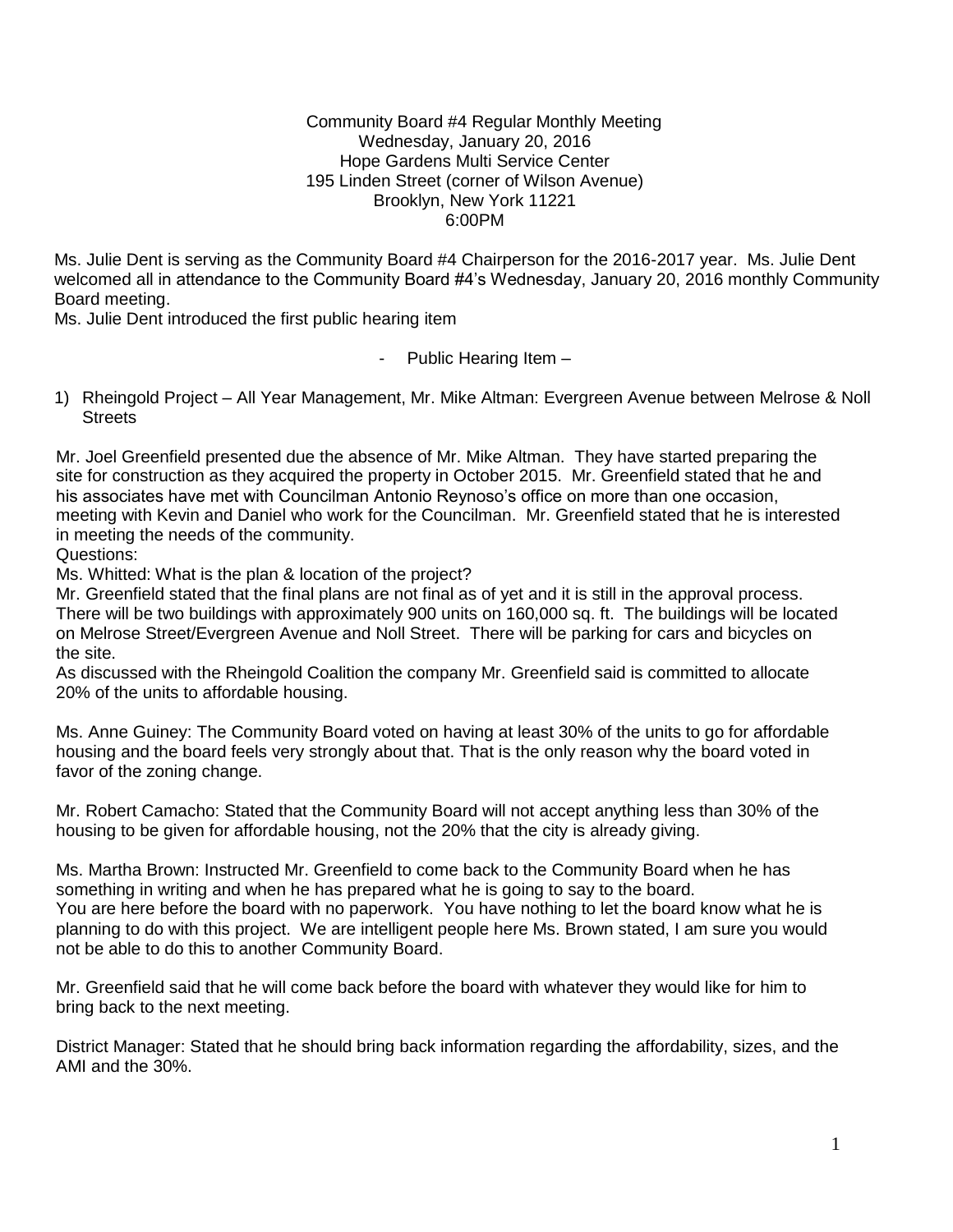The board and some in attendance had a problem with the parking of trucks on Stanwix Street where the trucks are there 4:00am idling until 7:00am when they start to work. This has caused the crosswalk by PS 145 on Noll Street to not be safe for the children to cross the street. Big trucks are blocking the view for the children to cross safely.

Mr. Joel Greenfield: Stated that this issue was brought to his attention last night and this morning and they are working on it.

The Chairperson, Ms. Julie Dent in addressing Mr. Greenfield: We whole hearted embrace housing in our community. Moreover we embrace respect. I do not think that you would do this in other communities. I am asking you that if you would like to continue doing business in our community that you have to respect the residents. Showing up 4am in the morning is very disrespectful. We have a lot of working people in Bushwick. We have children. If you have a big trucks blocking corners this is a safety hazard. Then you also have truck blocking driveways, which causes people to be late for work or from taking their children to school. Again we have children, these big trucks cannot see our children. This will block our children from getting to school because education is the key and we want our children to be educated.

I do not think that you would get away with this in another community. Respect Bushwick, just like any other community!! Please do not come here 4:00am in the morning. We are watching you. Not only are we watching you, but anyone that comes to Bushwick. Anyone that comes to Bushwick will have to come the right way. They must come with dignity and respect. Let's do it the right way. You indicated that you were getting complaints. I think you should have addressed these complaints already. You should not come here to hear it at the Community Board's meeting. Tonight you should have indicated to us how you are progressing to address the concerns that you have heard. You should be telling us, 1) How many complaints have you received, 2) when did they start and 3) when are you going to put things into action to correct the problem.

Mr. Joel Greenfield: It is difficult to tell you what we are going to do to solve the problem because we have not come to a final conclusion yet. Since these trucks come from Pennsylvania they have to get here early because they are coming from a distance. We are trying to change from where they leave from to a local location so that they would not have to get here so early. They are here early because they are trying to beat the traffic. The truckers are not our employees they are subcontractors.

The District Manager, Ms. Nadine Whitted in addressing Mr. Greenfield: I take offense to this. I am sure that this is not your first project. I know that in order for you to have a construction site you must get permits. Your permits allocate the time you should begin working. Now if you have trucks at any site idling at 4:00am to me that is the start of your work day. Therefore, you are in opposition and you are illegally doing that. So rather than you and your subcontractor, which you hired and who you are responsible for, you should have someone their stopping that job that early in the morning. That is the way it works at most jobs and we are going to make sure that it works that way on this job. Because we are not going to allow this to set the precedence for the next job. This is enough!!! We want the problem to be solved by tomorrow morning. Ms. Whitted instructed anyone seeing the trucks still there in the morning at 4am to call 311 and to call her at 9am. She will make sure that the right agencies are there to address the problem if they are there.

Mr. Greenfield: "Thank you for your constructive words, I am looking forward to be able to work closely and to address all your issues and I am confident in our team and I know the willingness of the company is to be working closely with the community and I want to address all of the boards concerns, Thank you".

2) NYC Department of Consumer Affairs: New Commuter Benefits Law: Artee Seemanagel [www.nyc.gov/commuterbenifits](http://www.nyc.gov/commuterbenifits)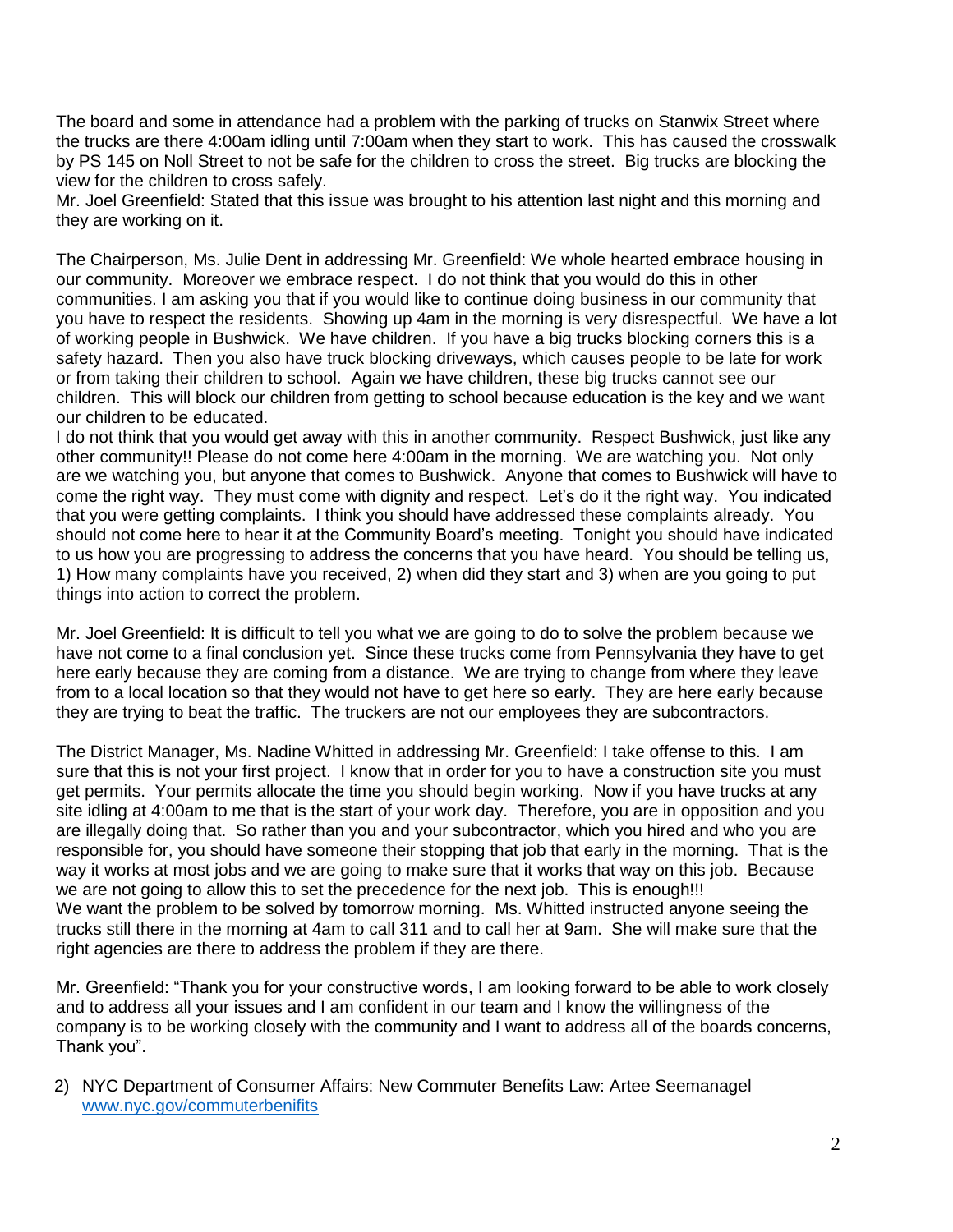NYC's Commuter Benefits Law took effect on January 1, 2016. Under the law, for-profit and nonprofit employers with 20 or more full-time non-union employees in New York City must offer their full-time employees the opportunity to use pre-tax income to purchase qualified transportation fringe benefits. The law is based on the Internal Revenue Code that authorizes pre-tax commuter programs, which benefits employers and employees.

By taking advantage of the commuter benefits program employers can save by reducing their payroll taxes. The more employees who sign up for transportation benefits, the more the employers can save. Employers can also attract and retain employees by offering transportation benefits. Employees can lower their monthly expenses by using pre-tax income to pay for their commute.

You can also call 311 if you have questions concerning the program.

The Chairperson, Ms. J. Dent concluded the Public Hearing and introduced the Community Board meeting. She asked the District Manager, Ms. N. Whitted to conduct the first roll call. **First Roll Call, 7:05PM:** 27 Members Present this constitute a quorum.

Ms. Dent asked for the acceptance of the agenda with any necessary corrections. Ms. Annette Spellen motioned to accept the agenda as written. It was second by Ms. Elvena Davis. All members present were in favor. Motion moved.

Ms. Dent asked for the acceptance of the previous month minutes with any necessary corrections. Mr. Robert Camacho motioned to accept the previous minutes with any necessary corrections. It was second by Ms. Gladys Puglla. All members present were in favor. Motion moved.

# **Chairperson's Report, Ms. Julie Dent, 7:08PM:**

The Chairperson, Ms. Julie Dent thanked all in attendance for coming to the Community Board #4's January 20, 2016 Public monthly meeting.

Ms. Dent asked that the Elected Officials and / or their representatives introduce themselves and state their respective contact information with their address and telephone numbers.

- 1) Jaclyn Reyes Representing Assemblyman Eric Martin Dilan, 366 Cornelia Street, Brooklyn, NY 11237, 718-386-4576
- 2) Celeste Loen Representing Councilman Rafael Espinal, 786 Knickerbocker Avenue, Brooklyn, NY 11207, 718-642-8664
- 3) Tahirah Moore Representing Mayor Bill de Blasio, Brooklyn Borough Director CAU, 253 Broadway, NY 212-788-1369 office #, 646-830-8035 Cell Announcement: 1) City workers and Non-for-profit workers can now receive \$15.00 per hour minimum wage. 2) Paid Parental Leave (PPL) if you have adopted a child or have given birth to a child you can now receive 6 weeks of pay. This will allow you time to bond with the child.
- 4) Ana Chireno, Community Liaison, Representing The City of New York Comptroller Scott M. Stringer, One Centre Street, NY, NY 10007, 212-669-3568
- 5) Yamilky Crisostomo Representing the Borough President Eric Adams, 209 Joralemon Street, Brooklyn, NY 11201, 718-802-3809
- 6) Daniel Langenbucher Representing Assemblywoman Maritza Davila, 249 Wilson Avenue, 718-443- 1205

City, State or Federal Agency representatives introduced themselves and stated their respective contact information such as your address and telephone numbers.

- 1) Deputy Inspector Max Tolentino, 83<sup>rd</sup> Pct. 480 Knickerbocker Avenue
- 2) Det. Damarys Franco, 83rd Pct., 480 Knickerbocker Avenue, 718-574-1697
- 3) PO Prezzano, 83<sup>rd</sup> Pct.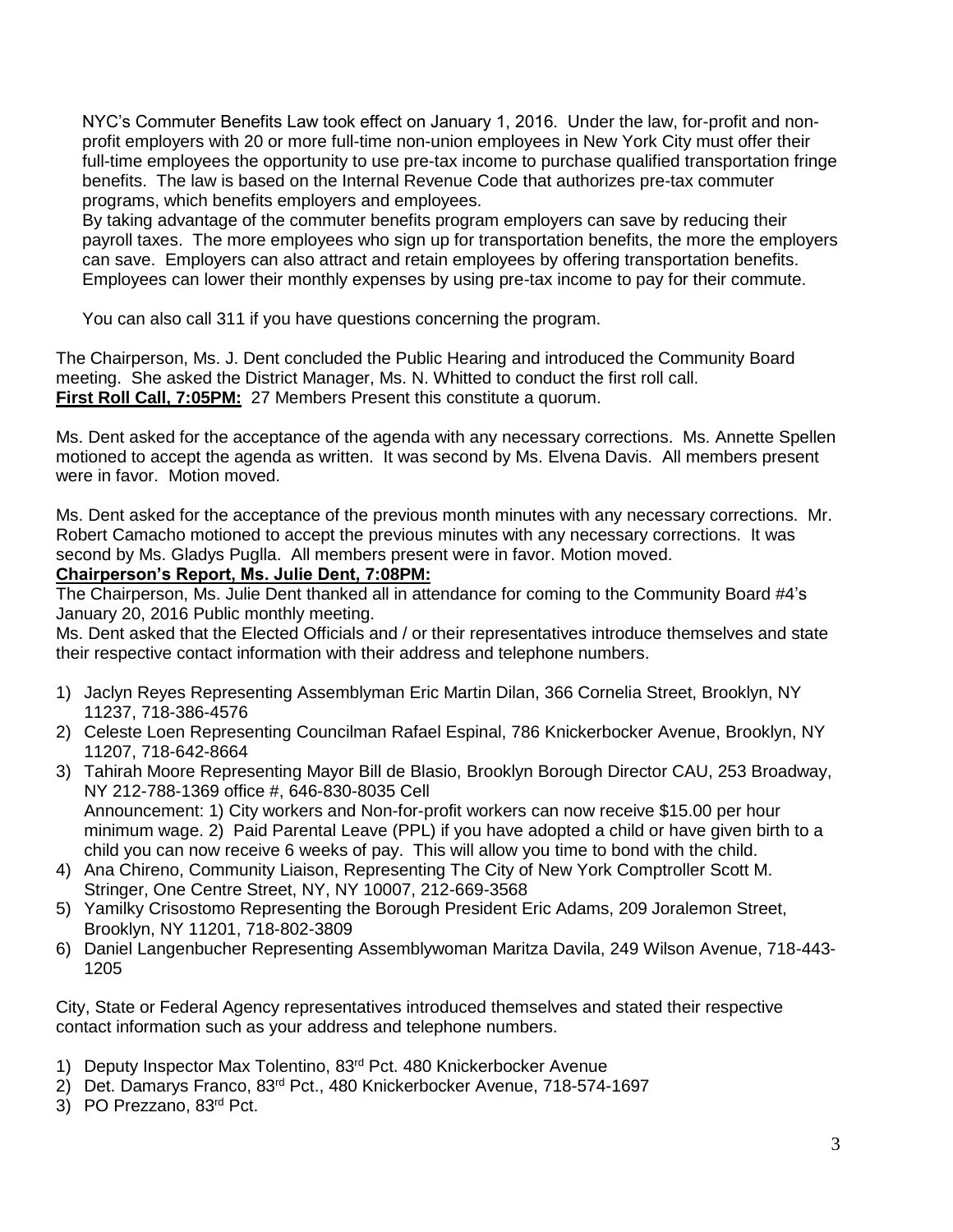- 4) Maggie Mangual, Program Manager Wyckoff Heights Hospital, Sexual Health Behavior, 718-508- 4669
- 5) Boniface WeWe, Brooklyn Public Library, Washington Irving Branch, 360 Irving Ave., 718-628-8378
- 6) Connie Melendez, Puerto Rican Bar Assoc. Attorney

On January Fourth Ms. Dent and Ms. Whitted attended a birthday celebration for board member Ms. A. Hansley. It was her 90<sup>th</sup> birthday.

Ms. Dent welcomed back Mr. Robert Camacho who had surgery.

On January 16<sup>th</sup> our very own Ms. Nadine Whitted was honored by the Triumphed Full Gospel Assembly Inc. The fund raiser was held at the Glen Tower Terrace. It was an all-white affair. Our Deputy Inspector Tolentino was there along with Detective Franco.

#### Membership Information: Applications for appointment and re-appointment

Applications for appointment and re-appointment for the community board are now available. Applications can now be submitted online for the first time in the borough's history. The application deadline for those interested in being re-appointed or appointed this year is Monday, February 15<sup>th</sup>.

## Mayor Bill De Blasio's affordable housing plan has financed 40,000 apartments so far, enough for 100,000 New Yorkers.

Notably features:

- Most new affordable housing ever built in one year
- New homes for low-income households, seniors, homeless families
- Preservation to keep tenants in affordable-homes in fast-changing neighborhoods

To meet the goals of Housing New York, the Mayor doubled the capital funding for HPD, and most recently, in the ten-year capital plan included nearly \$7.5 billion for affordable housing, and more than \$1 billion in funding for the parks, libraries, road construction and other infrastructure necessary to support neighborhood growth and new housing opportunities.

## Progress in 2015 included:

More apartments for the formerly homeless: Through new programs such as: HomeStretch" that created a pathway from shelter to permanently affordable housing, HPD, HDC and the Department of Homeless Services [partnered to help stem the homelessness crisis and return families to stable housing.. 1,618 apartments for the formerly homeless were financed in 2015, bringing the two-year total to 2,462.

More housing for seniors on fixed incomes: New programs, including the senior affordable rental Apartments (SARA) program increased the new construction and renovation of affordable housing for very low-income senior citizens. 1,087 such apartment were financed last year, bring the two-year total to 2,722.

More apartments for the very lowest families: HPD and HDC's new Extremely Low and Low income Affordability (ELLA) program kicked into high gear, creating more housing opportunities for families with the lowest incomes – those making less than \$23,000 for a family of three. 1,081 such units were financed last year, bringing the two-year total to 2,000.

The first-ever M/WBE Affordable Housing Pipeline: To ensure an increase role for Minority and Women Owned Business Enterprise (M/WBE) firms building affordable housing, the City launched its first ever M/WBE request for proposals, soliciting bids on six new projects across the city. Learn more at nyc.gov/housing.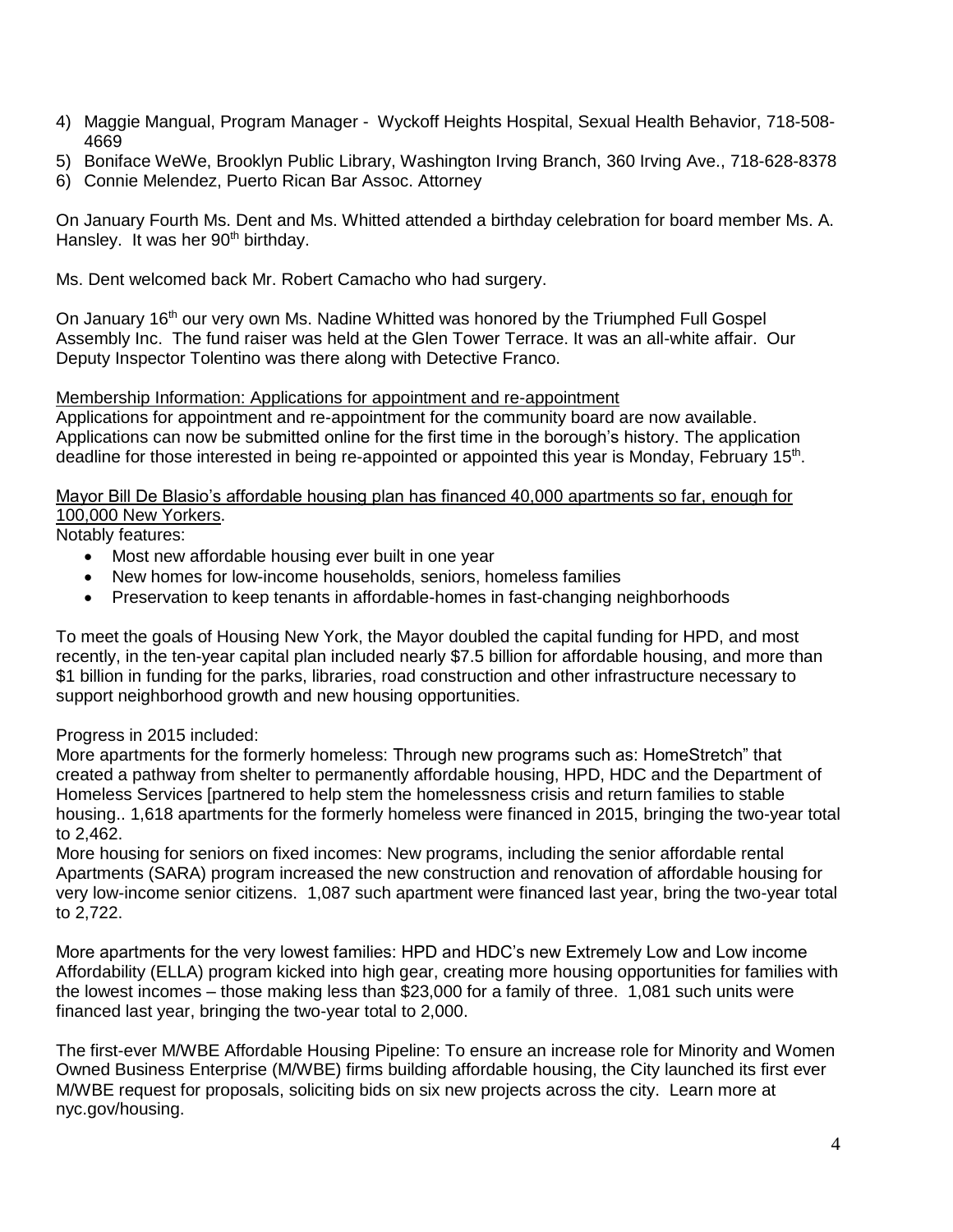## Brooklyn District Attorney – Ken Thompson – Office of Public Engagement

Brooklyn Man Sentenced to 20 years in prison for hate crime against transgendered woman in Bushwick.

Brooklyn District Attorney Ken Thompson announced on 1-13-2016 that a 26 year old man (Mashawn Sonds) was sentenced to 20 years in prison following his conviction last month on charges of firstdegree assault as a hate crime for striking a 29 years old transgendered woman in the head with a two by four piece of Plexiglas, causing severe injuries. The defendant was convicted on December 18, 2015, a following a jury trial. This was the first trial conviction secured by the DA's Hate Crimes Unit, which was created last year and is part of the District Attorney's Civil Rights Bureau. The crime took place on Bushwick Avenue, near Halsey Street when the 29 year old transgendered

woman was walking with a gay male friend when she was approached by the defendant and others, with one of them yelling anti-gay epithets. As she tried to get away he threw the Plexiglas and struck her in the head. The victim was knocked unconscious, began seizing and suffered profuse bleeding from the back of her head. She sustained a traumatic brain injury, underwent surgery to her skull and will likely suffer permanent injuries.

## Department of Parks and Recreation

Funding has been approved for the construction of a comfort station at Green Central Knoll Park. Funding has been approved for the reconstruction of Thomas Boyland Park.

## City of New York

The City of New York wat to celebrate you and your baby. Join First Lady Chirlane McCray and Deputy Mayor Richard Buery for a NYC Baby Shower on Sunday, February 6, 2016 at 10am to 1pm. Location: New York Public Library – Celeste Bartos Room, 5<sup>th</sup> Avenue at 42<sup>nd</sup> Street, New York, NY Please RSVP. There will be food, entertainment and activities for you and your family to enjoy. There will also be information on how your baby can experience all the best that NYC has to offer!!!

## **The District Manager, 7:26PM**

Meetings that the District Manager attended:

January 11, 2016

Mayor De Blasio's affordable Housing Plan Financing of 40,000 – Apartments thus far, that is enough for 100,000 New Yorkers.

|                                     | <b>New Construction HNY</b> |                      | <b>Preservation HNY Starts</b> | <b>HNY Starts</b> |
|-------------------------------------|-----------------------------|----------------------|--------------------------------|-------------------|
| <b>Borough</b>                      |                             | Starts to Date       | To Date                        | To Date           |
| Manhattan                           | 3,201                       |                      | 11,159                         | 14,360            |
| <b>Bronx</b>                        | 4,628                       |                      | 6,385                          | 11,013            |
| <b>Brooklyn</b>                     | 4,958                       |                      | 6,888                          | 11,846            |
| Queens                              | 883                         |                      | 823                            | 1,706             |
| Staten Island                       | 259                         |                      | 1,020                          | 1,279             |
| <b>Total Plan to Date</b><br>13,929 |                             |                      | 26,275                         | 40,204            |
|                                     |                             | Income Range         | Calendar                       | <b>HNY Starts</b> |
|                                     |                             | 3-Person             | Year 2015                      | since January     |
| Affordability                       | AMI%                        | Household            | <b>Starts</b>                  | 2014              |
| <b>Extremely</b>                    |                             |                      |                                |                   |
| Low                                 | $0 - 30%$                   | $=$ or - or \$23,300 | 1,116                          | 2,000             |
| Very Low                            | 31-50%                      | \$23,301-\$38,850    | 2,381                          | 4,223             |
| Low                                 | 51-80%                      | \$38,851-\$62,150    | 10,528                         | 24,538            |
| Moderate                            | 81-120%                     | \$62,151-\$93,250    | 1,721                          | 2,396             |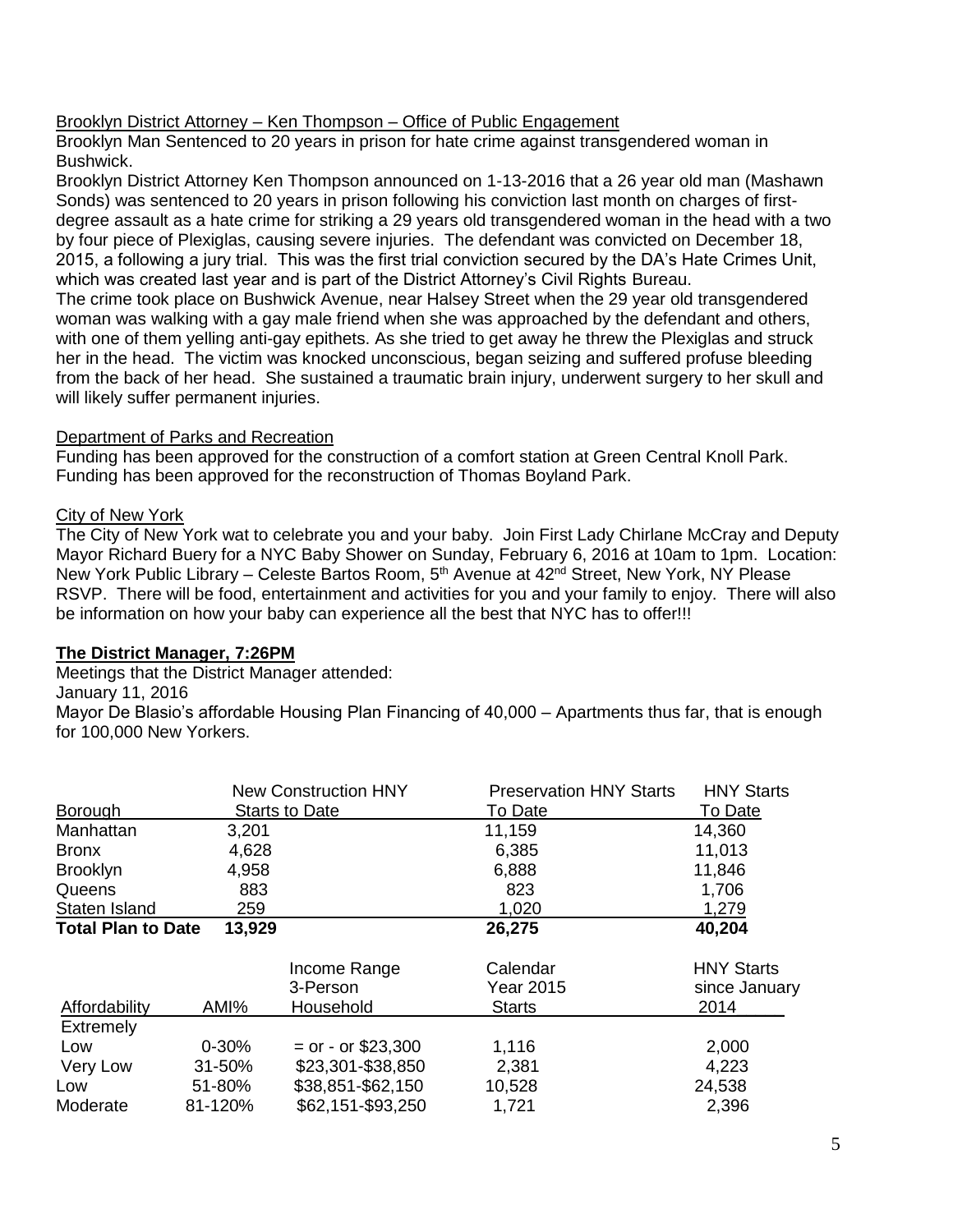| Middle | 121-165% | \$93,251-\$128,200 | 5,197  | 6,830  |
|--------|----------|--------------------|--------|--------|
| Other  | Super    | N/A                | 88     | 218    |
| Total  |          |                    | 21,041 | 40,204 |

January 12, 2016

Environmental Protection/Transportation Committee

Discussed the result of the Bushwick Community Bicycle Planning that took place during the past year. Planning involved Community Outreach and Engagement, Data Collection and Evaluation, Street Network Limitations and Opportunities and Potential Routes and Facility type. A presentation will be made a t the February meeting and the 2016 Proposed Bicycle Routes will be presented.

January 19, 2016

83<sup>rd</sup> Precinct Community Council General Meeting: UJIMA CWT, BCPP, & 83<sup>rd</sup> PCT. School Team Chat & Chew – January 28<sup>th</sup> 5-7, 484 Knickerbocker Avenue. All teens are welcomed.

Other Issues 2016 list of Block off dates for street events

#### **Committee Meetings:**

Environmental Protection/Transportation (EPT), Eliseo Ruiz, Committee Chairperson: Meeting held January 12, 2016, 1420 Bushwick Avenue, Suite 370, Brooklyn, NY 11207, 6PM Met with the NYC Department of Transportation - Bushwick Community Bicycle Planning and they will make a presentation at the next board meeting in February.

## **Announcements: 7:50PM**

Eric L. Adams, Brooklyn Borough Presidents in Partnership with the NYC Department of Finance and NYC Tax Commission Invite You to a Notice of Property Value Workshop Wednesday, February 10, 2016, 6-8PM, Brooklyn Borough Hall Courtroom, 209 Joralemon Street, Brooklyn, NY 11201. At the workshop you can:

- Consult with the Department of Finance or Tax Commission to discuss your property
- Ask questions about your property's market and assessed values
- Learn how to dispute your property's assessed value
- Learn how to get your property description changed, e.g. number of units in your building or square footage
- Learn about exemptions and how to apply for them

To RSVP, call 718-802-3700 or email: [cassistance@brooklynbp.nyc.gov](mailto:cassistance@brooklynbp.nyc.gov)

Join Brooklyn Borough President Eric L. Adams as he toasts Couples Together 50 Years or more. Honoring their commitment to love and longevity. An afternoon of Jazz, Tapsnap Photos, Dancing and Lunch. Friday, February 12, 2016, 11am to 3pm, Brooklyn Borough Hall, 209 Joralemon Street, Brooklyn, NY 11201. You must RSVP no later than January 29, 2016. RSVP 718-802-3530 or on the website at [www.Brooklyn-usa.org/golden-couples.](http://www.brooklyn-usa.org/golden-couples) Seating will not be available for early arrivals. Buses: B25, B26, B38, B41, B52 and B103. Brooklyn Borough Hall is ADA accessible

BP President Eric L Adams invites you to attend a free workshop series on: Youth Organization Capacity Building. Learn about writing a business plan, grant writing, technology, social media, and other tools that will help your organization reach and service Brooklyn's youth. Thursday, February 18, 2016, 6-8PM. Brooklyn Borough Hall Community Room, 209 Joralemon Street, Brooklyn, NY 11201. Future workshop dates: Thursday – 5/12/16 and 8/18/2016. RSVP at 718-802-3531 or email: [programs@brooklynbp.nyc.gov](mailto:programs@brooklynbp.nyc.gov)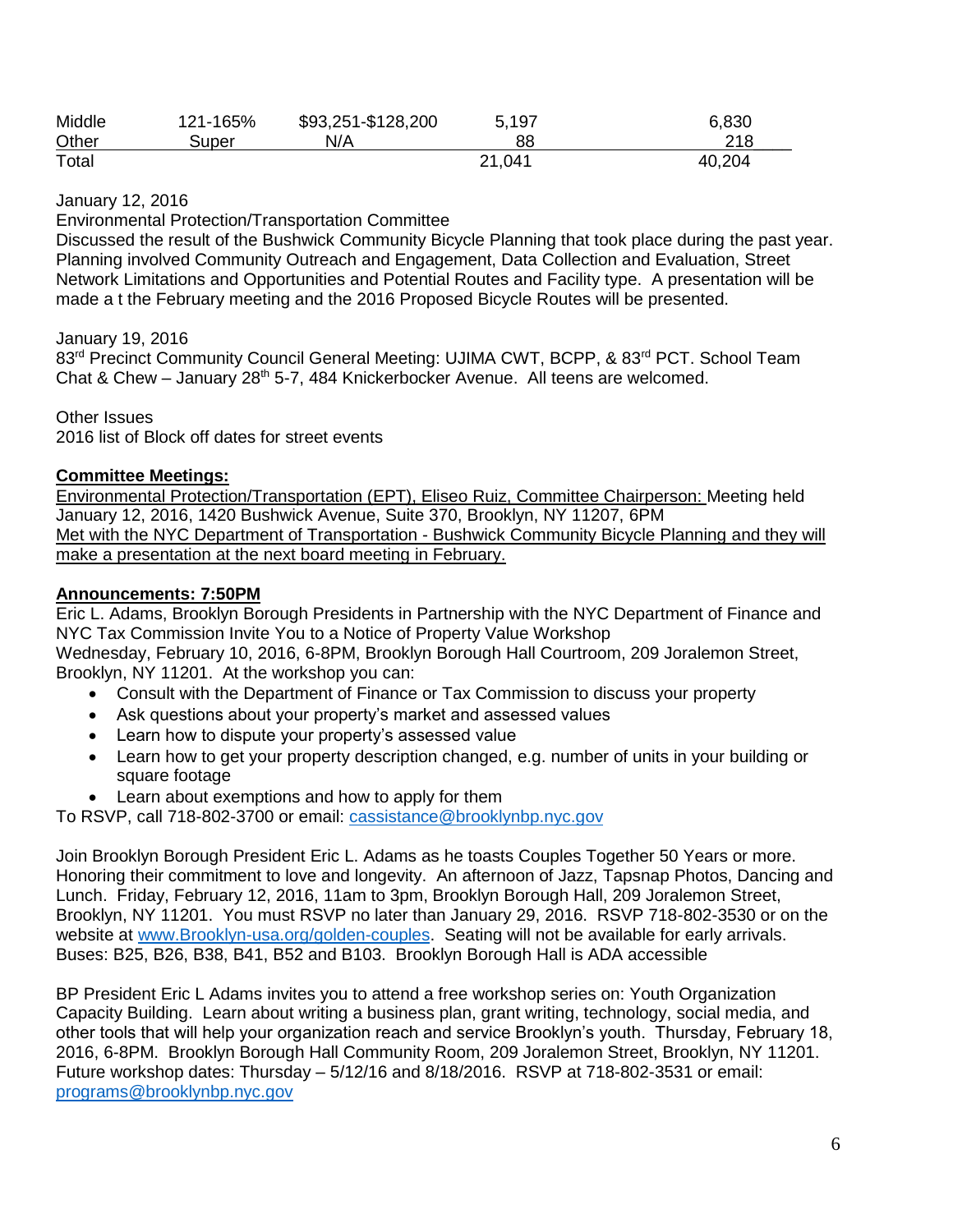Presidents Eric L. Adams and the Weeksville Heritage Center Present: A Walk In History Clergy Tour & Breakfast. Thursday. February 25, 2016, 11am Program 11:45am Tour

Weeksville Heritage Center, 158 Buffalo Avenue, Brooklyn, NY 11233, [www.weeksvillesociety.org](http://www.weeksvillesociety.org/) The Weeksville Heritage Center, Brooklyn's largest African-American cultural institution, is a multidisciplinary museum dedicated to preserving the history of the  $19<sup>th</sup>$  century African-American community of Weeksville, Brooklyn – one of America's first free black communities. RSVP: [gmonrose@brooklynbp.nyc.gov](mailto:gmonrose@brooklynbp.nyc.gov) or 718-802-4488, [www.Brooklyn-us.org](http://www.brooklyn-us.org/) 

Eric L. Adams presents Black History Month 2016 – Thursday, February 25, 2016, 6-9PM. Honoring African-Americans Born, raised and growing up in Brooklyn. RSVP: 718-802-4042

Access to Legal Service 2016: Brooklyn Borough President Eric L. Adams In partnership with Legal Services NYC (Brooklyn Branch) and the Brooklyn Volunteer Lawyers Project, Inc. will offer free legal service.

2<sup>nd</sup> Wednesday of every month between 2pm and 5pm. Foreclosure Intervention/Prevention by Brooklyn Volunteer Lawyer's Project, Inc.

Every Thursday between 2pm and 5pm, housing matters and elder law by Legal Services NYC (Brooklyn Branch)

At Brooklyn Borough Hall, 209 Joralemon Street, Room G-80, Brooklyn, NY 11201

Please call 718-802-3777 to make an appointment to get free legal assistance. Appointments are requires. Walk-ins will only be seen based on availability. The last appointment for the day is at 4:15pm. [www.brooklyn-usa.org](http://www.brooklyn-usa.org/)

DeKalb Library: Save Money, E-File Your Taxes for Free!!! Our online filing program is the free, safe and accurate way to file your tax return. E-file to get your refund faster! If your income is under \$62,000 you qualify to receive FREE ONLINE TAX RETURN FILING ASSISTANCE. In cooperation with the Brooklyn Public Library (BPL) volunteers from the New York State Tax Department will be on site to guide you through tax preparation software as you prepare and electronically file your federal and state income tax returns at no charge. Assistance is available at the following Brooklyn Public Library location:

DeKalb Library, 790 Bushwick Avenue, Brooklyn, NY 11221. Mondays, February 1<sup>st</sup> through April 11<sup>th</sup> 10am-4pm. There will be no Tax Assistance on Monday, March, 25, 2016. Visit<http://www.bklynlibrary.org/> or [www.tax.ny.gov](http://www.tax.ny.gov/) or call 311 to learn more.

Hope Gardens Community Outreach – Answer the Community Survey! Share your opinions on Hope Gardens Moving Forward

Learn about local services, resources & city-wide changes in NYCHA & affordable housing. Answer the survey online at [www.hopegardenscommunity.org](http://www.hopegardenscommunity.org/)

New York City Comptroller Scott M. Stringer cordially invites you to attend a Faith Based Tax Workshop. Come and hear from: The U.S. Internal Revenue Service, New York City Department of Buildings, NYC Department of Finance and New York City Department of Environmental Protection Presentations will address the following: NYC property taxes and exemptions and NYC DEP exemptions

Municipal Building, 1 Centre Street North, Mezzanine Level, NY, NY 10007, Thursday, February 4, 2016. Doors open 8:30am. Please RSVP by January 28, 2016, call 212-669-4466

New York City Comptroller Scott M. Stringer cordially invites you to Trailblazers, Program & Award Ceremony in honor of African American History Month, Thursday, February 25, 2016, 6:30-8:30pm.